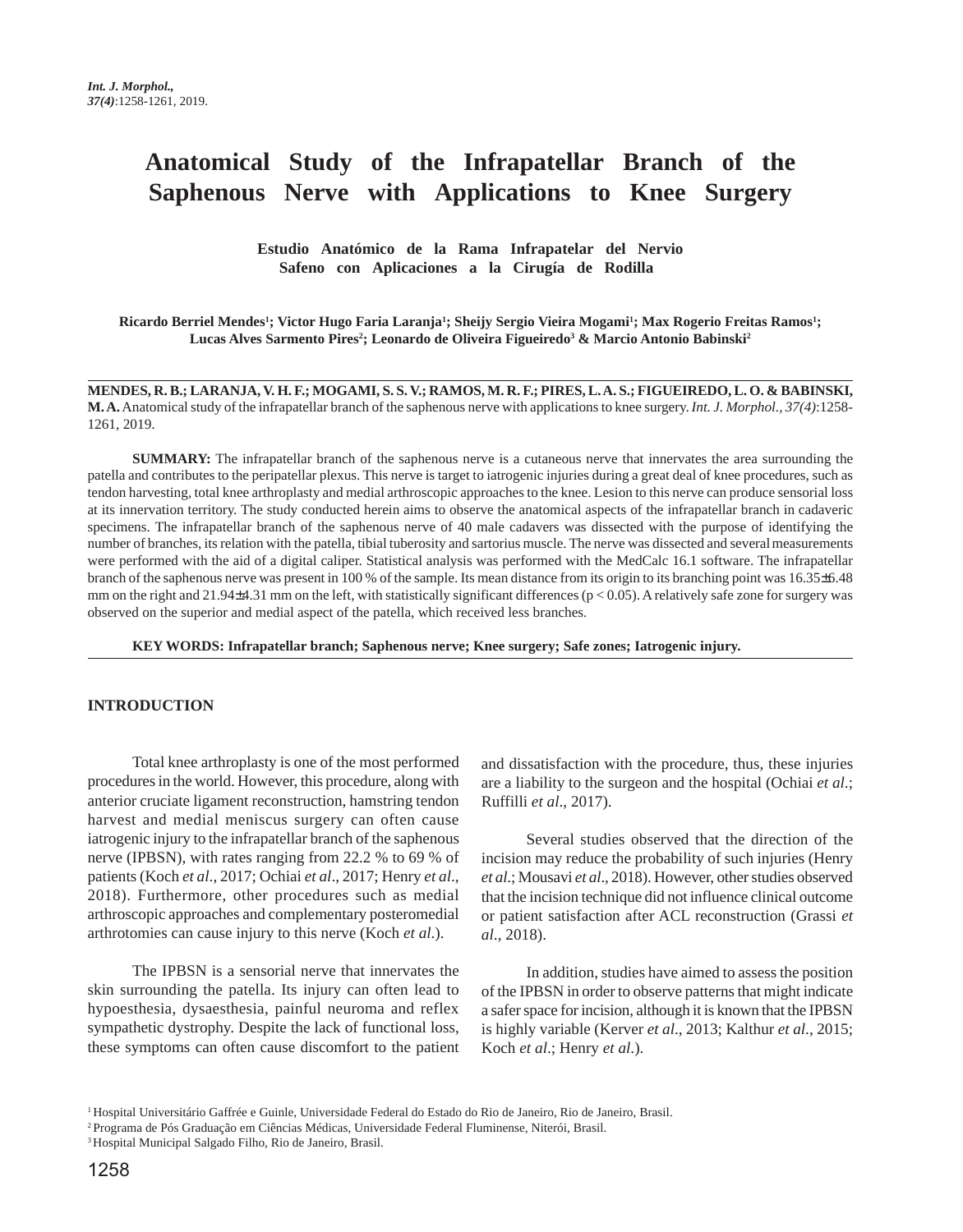As such, the work presented herein aims to address the anatomical and surgical study of the IPBSN with the purpose of further enhancing data regarding the IPBSN and to assess a possible safe zone with the purpose of reducing iatrogenic injuries during aforementioned procedures in a large cadaveric sample.

## **MATERIAL AND METHOD**

This work complies with the provisions of the Declaration of Helsinki, made in 1995 (as revised in Edinburgh, 2000).

20 male cadavers fixated in a 10 % formalin solution were dissected with the purpose of identifying the IPBSN and its branches. Then, the IPBSN was thoroughly dissected and the following measurements were performed (Fig. 1):

- a) From the medial margin of the patella to the IPBSN (M1).
- b) From its origin to its branching point (M2).
- c) From the apex of the patella to the largest branch of the IPBSN (M3).
- d) From the largest branch of the IPBSN to the tibial tuberosity (M4).

The IPBSN was classified according to its relation with the sartorius muscle (Ackmann *et al*., 2014). The number of branches, point of origin and point of branching were documented. The direction of the smaller branches were observed and documented as well.

The statistical analysis was performed using MedCalc version 16.8 and IBM SPSS 21. Data were analyzed using elements of descriptive statistics (mean, standard deviation). For comparison of measurements between sides, the tstudent's test was used and the value of  $p < 0.05$  was considered significant for all analysis.

## **RESULTS**

The IPBSN was present in 100 % of the sample.

The mean distance of the IPBSN to the medial margin of the patella (M1) was 10.11±3.47 mm, without significant side differences ( $p > 0.05$ ). The mean distance from its origin to its branching point (M2) was 16.35±6.48 mm on the right and 21.94±4.31 mm on the left, with statistically significant differences ( $p < 0.05$ ).

The mean distance from the apex of the patella to the largest branch of the IPBSN (M3) was 4.66±1.23 mm, without significant side differences ( $p > 0.05$ ), and the mean distance from the largest branch of the IPBSN to the tibial tuberosity (M4) was 7.13±3.96 mm, without significant differences regarding side  $(p > 0.05)$ .

Usually, the IPBSN originated 3 branches (70 %), while in 22.5 % the nerve originated only 2. In 7.5 % of the sample the IPBSN gave 4 branches or more. These smaller branches ran obliquely between the tibial tuberosity and the apex of the patella.

The IPBSN pierced the sartorius muscle (Fig. 1) in 32.5 % of cases and passed anteriorly to this muscle in 67.5 % of cases (Fig. 2). This data is summarized in Table I.

It was observed a variable disposition of the largest branch of the IPBSN in relation to the apex of the patella. In 15 % of the samples, the nerve was situated distally to the apex and closer to the tibial tuberosity, while in 85 % it was located proximal to the apex of the patella and away from the tibial tuberosity. No large branches were found below the tibial tuberosity.



Fig. 1. The infrapatellar branch of the saphenous nerve (black arrowheads) piercing the sartorius muscle (SM). The patella can also be observed (PA). The measurements performed are also depicted.

Table I. Number of branches of the IPBSN and its relationship with the sartorius muscle in the studied sample.

| Number of | $\frac{0}{0}$ | Relationship with the | %    |
|-----------|---------------|-----------------------|------|
| branches  |               | sartorius muscle      |      |
|           |               | Anterior type         | 67.5 |
|           | 22.5          | Piercing type         | 32.5 |
|           | 70            | Posterior type        |      |
|           | 75            | -                     | -    |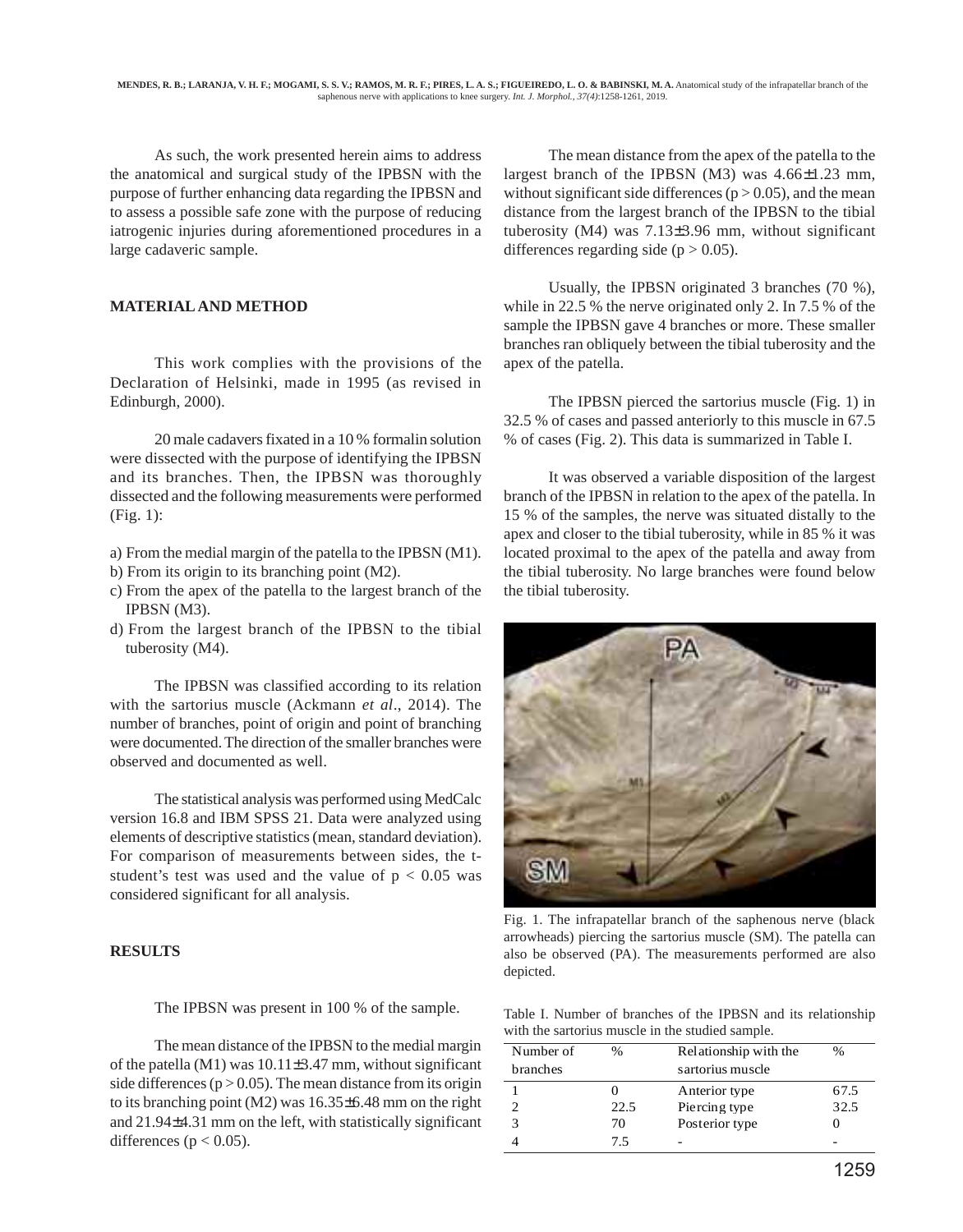

Fig. 2. The infrapatellar branch of the saphenous nerve (black arrowheads) running over the anterior margin of the sartorius muscle (SM) can be seen. The vastus medialis muscle (VMM) and the patella (PA) are also shown.

## **DISCUSSION**

The saphenous nerve is a sensitive nerve that arises from the posterior division of the femoral nerve (L3-L4). It is the largest and longest cutaneous branch. As it leaves the adductor canal, this nerve gives origin to the IPBSN, which may pierce the sartorius muscle, arches beneath the patella to its lateral side and gives numerous branches to the adjacent skin (Testut & Latarjet, 1958).

Our study observed that the IPBSN had a variable point of branching. Furthermore, these aspects were asymmetrical in most of the cases ( $p < 0.05$ ).

The IPBSN usually gave 2 to 3 branches, while its first branch was the largest one and arched laterally to find the subcutaneous tissue below the patella, this branch also originated smaller nervous filaments that ran towards the lateral aspect of the patella (to form the peripatellar plexus with the lateral femoral cutaneous nerve). Furthermore, we observed three different anatomical relations of this larger branch with respect to the apex of the patella, and the most prevalent one was where the nerve was placed very near the bone (85 %) and away from the tibial tuberosity.

The other main branches of the IPBSN were small and situated on the medial and inferior aspect of the patella. This finding is consistent with other studies and anatomical textbooks (Testut & Latarjet; Kalthur *et al*.). However, the study by Gali *et al*. (2014) only found 1 to 2 branches on the knee. Although the authors commented the difficulty in dissecting this nerve which may have influenced the dissection. Despite that, other studies observed the same number of branches in a cadaveric sample (Kalthur *et al*.). Their paper also had similar results regarding the relation with the sartorius muscle (anterior type) and the distance between the medial margin of the patella and the IPBSN.

In contrast, the study conducted by Arthornthurasook & Gaew-Im (1988) observed that the most common pattern was the posterior type, in which the IPBSN crossed the posterior margin of the sartorius muscle, our study did not observe this pattern in the studied sample.

The IPBSN is known to be a variable nerve, although our study did not observe any anatomical variations besides differences in point of origin and branching, which were not constant among our sample. There were no anatomical variations regarding duplication, absence or incomplete trajectory.

Regarding the incisions performed during tendon harvesting procedures, most of the studies observed that the oblique type was the less likely to cause injury on the IPBSN (Pekala *et al*., 2017; Ruffilli *et al*.; Grassi *et al*.; Henry *et al*.). This is probably due to the direction of the smaller branches, as they ran obliquely towards the tibial tuberosity, a disposition found in the present study.

Our work further adds to the literature the importance of studying the IPBSN patterns with the purpose to find a possible safe zone for incision. However, the lack of studies with this purpose, the high variability of the IPBSN and the small sample of surgical, cadaveric and clinical studies makes it difficult to compare results as previously stated by Henry *et al*.

Another aspect that may cause difficulty in addressing this nerve is due to the fact that it can be altered by knee mobility: the IPBSN moves distally with flexion, as such, incisions should be performed with the patient's knee flexed, as to avoid iatrogenic injuries (Tifford *et al*., 2000).

We believe that the first branch of the IPBSN is the most concerning, as it is the largest and it can arch laterally near the apex of the patella or 2 cm below it. This branch began its route near the medial aspect of the tibial plateau, thus, incisions should be performed according to this anatomical relation.

The study performed by Kerver *et al*. observed that the safest zone was near the entry point of the IPBSN towards the knee (after passing by the Sartorius muscle) or over the inferior margin of the patella, although the authors employed an automatic mapping tool software. Despite that, their results were similar to ours, as there was less branches or no branches of this nerve in the aforementioned regions.